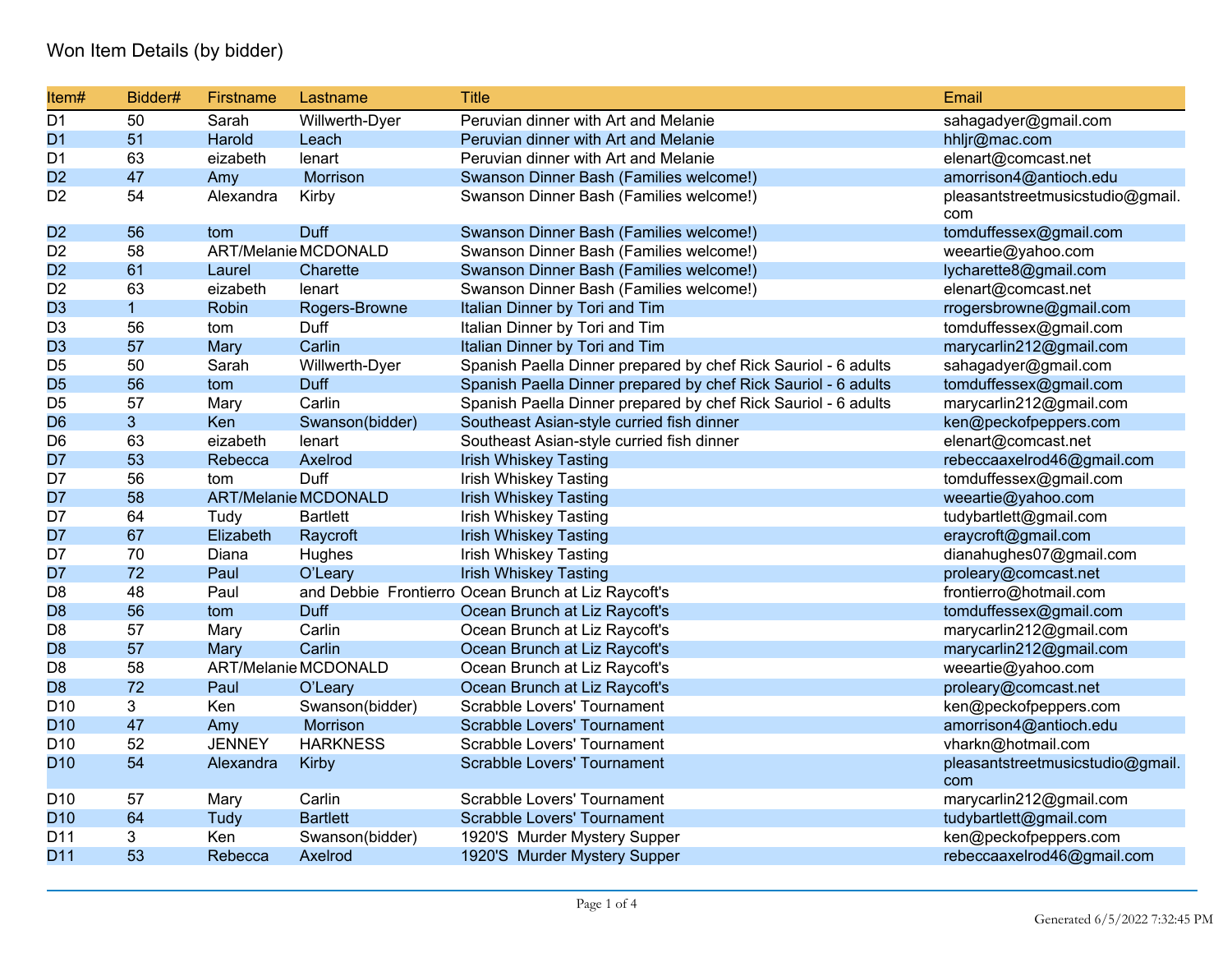| Item#           | Bidder# | Firstname | Lastname                    | <b>Title</b>                                                 | Email                                   |
|-----------------|---------|-----------|-----------------------------|--------------------------------------------------------------|-----------------------------------------|
| D11             | 56      | tom       | Duff                        | 1920'S Murder Mystery Supper                                 | tomduffessex@gmail.com                  |
| D11             | 58      |           | <b>ART/Melanie MCDONALD</b> | 1920'S Murder Mystery Supper                                 | weeartie@yahoo.com                      |
| D <sub>12</sub> | 47      | Amy       | Morrison                    | Afternoon Patio Garden Sun Tea Tasting                       | amorrison4@antioch.edu                  |
| D <sub>12</sub> | 57      | Mary      | Carlin                      | Afternoon Patio Garden Sun Tea Tasting                       | marycarlin212@gmail.com                 |
| E <sub>2</sub>  | 69      | Colby     | Davis                       | Morning Whale Watch trip for 4 adults/children               | cdav77@hotmail.com                      |
| E2              | 72      | Paul      | O'Leary                     | Morning Whale Watch trip for 4 adults/children               | proleary@comcast.net                    |
| E <sub>3</sub>  | 61      | Laurel    | Charette                    | Sunset Sail in Gloucester Harbour for 4 people               | lycharette8@gmail.com                   |
| E <sub>4</sub>  | 54      | Alexandra | Kirby                       | Guided walk of Sagamore Hill Reservation                     | pleasantstreetmusicstudio@gmail.<br>com |
| E <sub>5</sub>  | 58      |           | ART/Melanie MCDONALD        | Sunset Cruise on Beautiful Lake Chebacco                     | weeartie@yahoo.com                      |
| E <sub>6</sub>  | 57      | Mary      | Carlin                      | Boating or Fishing Excursion on Essex River/Essex Bay        | marycarlin212@gmail.com                 |
| F <sub>1</sub>  | 58      |           | ART/Melanie MCDONALD        | Homemade Hermit Cookies - 2 dozen                            | weeartie@yahoo.com                      |
| F <sub>2</sub>  | 57      | Mary      | Carlin                      | Special Occasion cake by Lindle                              | marycarlin212@gmail.com                 |
| F <sub>2</sub>  | 58      |           | ART/Melanie MCDONALD        | Special Occasion cake by Lindle                              | weeartie@yahoo.com                      |
| F <sub>3</sub>  | 56      | tom       | Duff                        | Homemade Peanut Brittle - 1 pound                            | tomduffessex@gmail.com                  |
| F <sub>4</sub>  | 3       | Ken       | Swanson(bidder)             | Carton of fresh eggs per week until end of September         | ken@peckofpeppers.com                   |
| F <sub>5</sub>  | 56      | tom       | Duff                        | Three dozen fancy cupcakes made to order                     | tomduffessex@gmail.com                  |
| F <sub>5</sub>  | 57      | Mary      | Carlin                      | Three dozen fancy cupcakes made to order                     | marycarlin212@gmail.com                 |
| F <sub>6</sub>  | 53      | Rebecca   | Axelrod                     | The Essential Hot Sauce by Ken Swanson                       | rebeccaaxelrod46@gmail.com              |
| F <sub>6</sub>  | 56      | tom       | Duff                        | The Essential Hot Sauce by Ken Swanson                       | tomduffessex@gmail.com                  |
| F <sub>6</sub>  | 58      |           | <b>ART/Melanie MCDONALD</b> | The Essential Hot Sauce by Ken Swanson                       | weeartie@yahoo.com                      |
| F <sub>6</sub>  | 59      | Louise    | Marsh                       | The Essential Hot Sauce by Ken Swanson                       | louisemarsh@comcast.net                 |
| F <sub>6</sub>  | 61      | Laurel    | Charette                    | The Essential Hot Sauce by Ken Swanson                       | lycharette8@gmail.com                   |
| F <sub>6</sub>  | 65      | Lyn       | Towne-Smith                 | The Essential Hot Sauce by Ken Swanson                       | lalts25@gmail.com                       |
| F <sub>6</sub>  | 71      | Jennifer  | Sauriol                     | The Essential Hot Sauce by Ken Swanson                       | Jennifer.sauriol@gmail.com              |
| F <sub>6</sub>  | 71      | Jennifer  | Sauriol                     | The Essential Hot Sauce by Ken Swanson                       | Jennifer.sauriol@gmail.com              |
| F <sub>6</sub>  | 72      | Paul      | O'Leary                     | The Essential Hot Sauce by Ken Swanson                       | proleary@comcast.net                    |
| F7              | 48      | Paul      |                             | and Debbie Frontierro Wicked Peppah Hot Sauce by Ken Swanson | frontierro@hotmail.com                  |
| F7              | 48      | Paul      |                             | and Debbie Frontierro Wicked Peppah Hot Sauce by Ken Swanson | frontierro@hotmail.com                  |
| F7              | 49      | Ernie     | Stone                       | Wicked Peppah Hot Sauce by Ken Swanson                       | es@herneststone.com                     |
| F7              | 57      | Mary      | Carlin                      | Wicked Peppah Hot Sauce by Ken Swanson                       | marycarlin212@gmail.com                 |
| F7              | 58      |           | ART/Melanie MCDONALD        | Wicked Peppah Hot Sauce by Ken Swanson                       | weeartie@yahoo.com                      |
| F7              | 63      | eizabeth  | lenart                      | Wicked Peppah Hot Sauce by Ken Swanson                       | elenart@comcast.net                     |
| F7              | 71      | Jennifer  | Sauriol                     | Wicked Peppah Hot Sauce by Ken Swanson                       | Jennifer.sauriol@gmail.com              |
| F7              | 75      | Deedee    | Schiano & Jim Kelley        | Wicked Peppah Hot Sauce by Ken Swanson                       | deedeeschiano@gmail.com                 |
| F <sub>8</sub>  | 47      | Amy       | Morrison                    | Bottle of Amaretto with four (4) elegant glasses             | amorrison4@antioch.edu                  |
| F9              | 56      | tom       | Duff                        | Homemade cookies for 6 months                                | tomduffessex@gmail.com                  |
| G <sub>1</sub>  | 63      | eizabeth  | lenart                      | Crave Restaurant - \$50 Gift Certificate                     | elenart@comcast.net                     |
| G <sub>2</sub>  | 67      | Elizabeth | Raycroft                    | Corliss Brothers Gift Certificate (\$50)                     | eraycroft@gmail.com                     |
| G <sub>3</sub>  | 71      | Jennifer  | Sauriol                     | Weathervane Tavern Gift Certificate (\$50)                   | Jennifer.sauriol@gmail.com              |
| G <sub>4</sub>  | 64      | Tudy      | <b>Bartlett</b>             | Main Street Nails and Spa gift certificate (\$20)            | tudybartlett@gmail.com                  |
| G <sub>5</sub>  | 67      | Elizabeth | Raycroft                    | Passports Restaurant (\$25)                                  | eraycroft@gmail.com                     |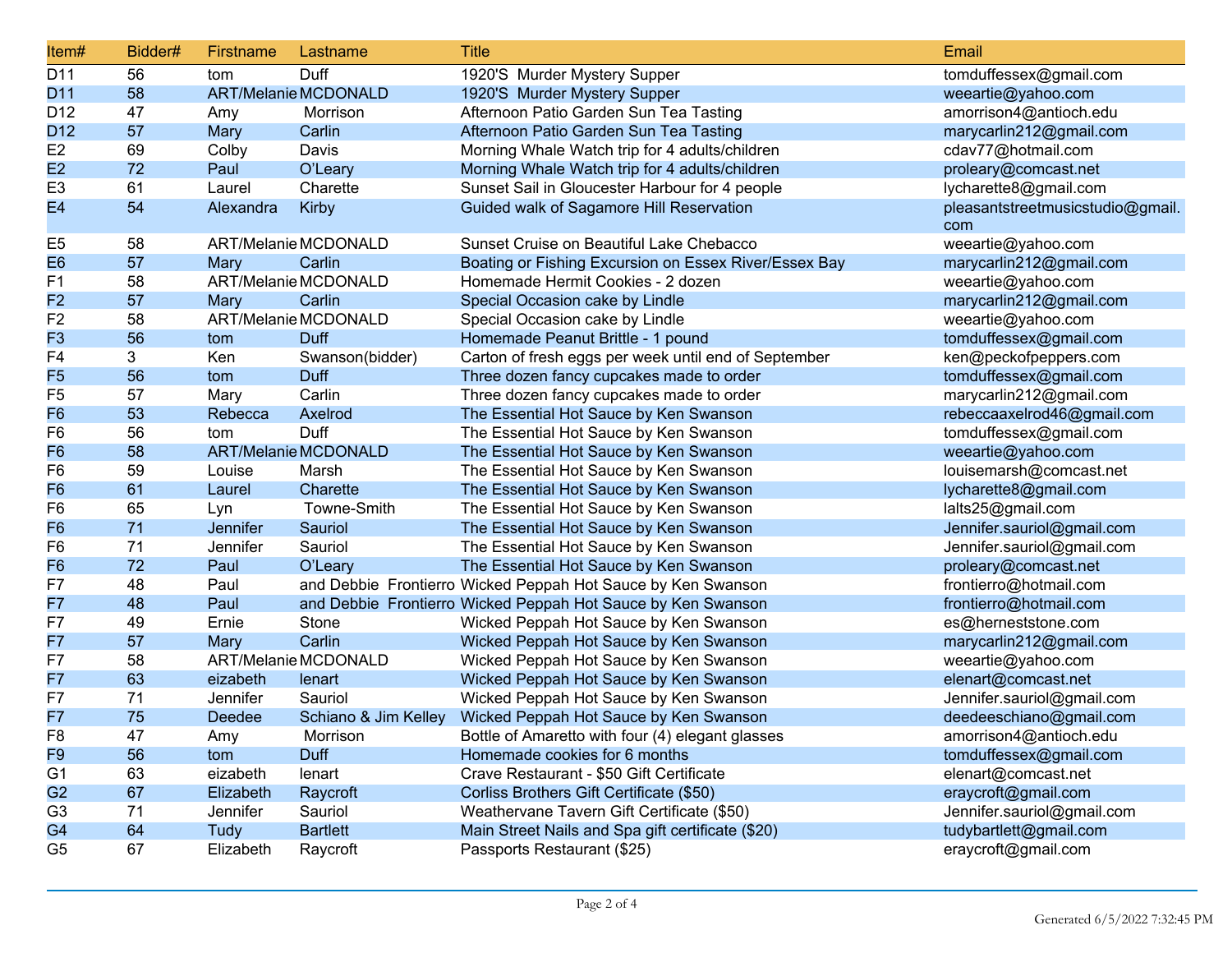| Item#            | Bidder#        | Firstname       | Lastname                          | <b>Title</b>                                          | Email                                   |
|------------------|----------------|-----------------|-----------------------------------|-------------------------------------------------------|-----------------------------------------|
| G <sub>6</sub>   | 3 <sup>1</sup> | Ken             | Swanson(bidder)                   | The Mill Gift Certificate (\$50)                      | ken@peckofpeppers.com                   |
| G7               | 47             | Amy             | Morrison                          | Essex River Cruises & Charters (2 Tickets)            | amorrison4@antioch.edu                  |
| G <sub>8</sub>   | 47             | Amy             | Morrison                          | Sugar Magnolias (\$25 Gift Certificate)               | amorrison4@antioch.edu                  |
| G <sub>9</sub>   | 54             | Alexandra       | Kirby                             | Essex Seafood (\$50 Gift Certificate and t-shirts)    | pleasantstreetmusicstudio@gmail.<br>com |
| G10              | 68             | Sandy           | Osborn                            | Windward Grille \$25 Gift Certificate                 | ssosborn1949@gmail.com                  |
| G11              | 47             | Amy             | Morrison                          | Great Marsh Brewery (\$50 Gift Certificate)           | amorrison4@antioch.edu                  |
| G12              | 58             |                 | <b>ART/Melanie MCDONALD</b>       | Ripple on the Water (\$20 Gift Certificate)           | weeartie@yahoo.com                      |
| G13              | 49             | Ernie           | Stone                             | Essex Pizza \$50 Gift Certificate                     | es@herneststone.com                     |
| G14              | 71             | <b>Jennifer</b> | Sauriol                           | The Farm Bar & Grille \$50 Gift Certificate           | Jennifer.sauriol@gmail.com              |
| G15              | 68             | Sandy           | Osborn                            | Hanging plant from Meadowbrook Farms                  | ssosborn1949@gmail.com                  |
| G16              | 3              | Ken             | Swanson(bidder)                   | Down River Ice Cream \$25 Gift Certificate            | ken@peckofpeppers.com                   |
| G17              | 3              | Ken             | Swanson(bidder)                   | Bertucci's Restaurant \$100 Gift Certificate          | ken@peckofpeppers.com                   |
| G18              | 68             | Sandy           | Osborn                            | The Scrapbook \$75 Gift Certificate. (Custom Framing) | ssosborn1949@gmail.com                  |
| G19              | 71             | Jennifer        | Sauriol                           | Woodman"s Gift Bundle                                 | Jennifer.sauriol@gmail.com              |
| G20              | $\overline{3}$ | Ken             | Swanson(bidder)                   | Cedar Rock Gardens \$30 Gift Certificate              | ken@peckofpeppers.com                   |
| L1               | 47             | Amy             | Morrison                          | Knitting Lesson                                       | amorrison4@antioch.edu                  |
| L2               | 65             | Lyn             | Towne-Smith                       | Soap Making                                           | lalts25@gmail.com                       |
| L2               | 76             | Eva             | Cameron                           | Soap Making                                           | Cameron.eva@gmail.com                   |
| L <sub>3</sub>   | 75             | <b>Deedee</b>   | Schiano & Jim Kelley              | Three private ukulele lessons                         | deedeeschiano@gmail.com                 |
| LIVE-2           | 48             | Paul            | and Debbie Frontierro Wine Basket |                                                       | frontierro@hotmail.com                  |
| LIVE-3           | 57             | Mary            | Carlin                            | Karaoke System                                        | marycarlin212@gmail.com                 |
| LIVE-4           | 71             | Jennifer        | Sauriol                           | Bottle of Redbreast Irish Whiskey                     | Jennifer.sauriol@gmail.com              |
| PAC <sub>3</sub> | 49             | Ernie           | <b>Stone</b>                      | Framed Woodblock print of a trout (done by Eva)       | es@herneststone.com                     |
| PAC4             | 66             | bethany         | swanson                           | Hand-knit Shawl by Crystal Davis                      | bethanyq@yahoo.com                      |
| S <sub>1</sub>   |                | Robin           | Rogers-Browne                     | 4 hours of indoor painting by Peggy Duff              | rrogersbrowne@gmail.com                 |
| S <sub>1</sub>   | 53             | Rebecca         | Axelrod                           | 4 hours of indoor painting by Peggy Duff              | rebeccaaxelrod46@gmail.com              |
| S <sub>2</sub>   | 56             | tom             | Duff                              | Guy with a truck! (Alex Marks)                        | tomduffessex@gmail.com                  |
| S <sub>3</sub>   | 4              | Kim             | Tompkins                          | <b>Building Committee project services</b>            | kdtwellness@gmail.com                   |
| W <sub>2</sub>   | $\overline{3}$ | Ken             | Swanson(bidder)                   | <b>Stereo System</b>                                  | ken@peckofpeppers.com                   |
| W <sub>3</sub>   | 56             | tom             | Duff                              | Vulcan Ladder                                         | tomduffessex@gmail.com                  |
| W4               | 47             | Amy             | Morrison                          | <b>Knitters Kit</b>                                   | amorrison4@antioch.edu                  |
| W <sub>5</sub>   | 53             | Rebecca         | Axelrod                           | Italian Bag                                           | rebeccaaxelrod46@gmail.com              |
| W14              | 56             | tom             | Duff                              | Drawers for organizing small stuff #1                 | tomduffessex@gmail.com                  |
| W15              | 56             | tom             | Duff                              | Drawers for organizing small stuff #2                 | tomduffessex@gmail.com                  |
| W27              | 71             | Jennifer        | Sauriol                           | <b>Furniture risers</b>                               | Jennifer.sauriol@gmail.com              |
| W29              | 57             | Mary            | Carlin                            | <b>Book Shelves</b>                                   | marycarlin212@gmail.com                 |
| <b>W36</b>       | 3.             | Ken             | Swanson(bidder)                   | Inlaid and pierced stone box                          | ken@peckofpeppers.com                   |
| <b>W37</b>       | 3              | Ken             | Swanson(bidder)                   | Stone Pilgrim                                         | ken@peckofpeppers.com                   |
| W41              | 56             | tom             | Duff                              | Wood Bowl with seashell rim                           | tomduffessex@gmail.com                  |
| Y1               | 53             | Rebecca         | Axelrod                           | Craftsman electric leaf blower (lightly used)         | rebeccaaxelrod46@gmail.com              |
| Y2               | 3              | Ken             | Swanson(bidder)                   | Sunjoe Electric Weedwhacker                           | ken@peckofpeppers.com                   |